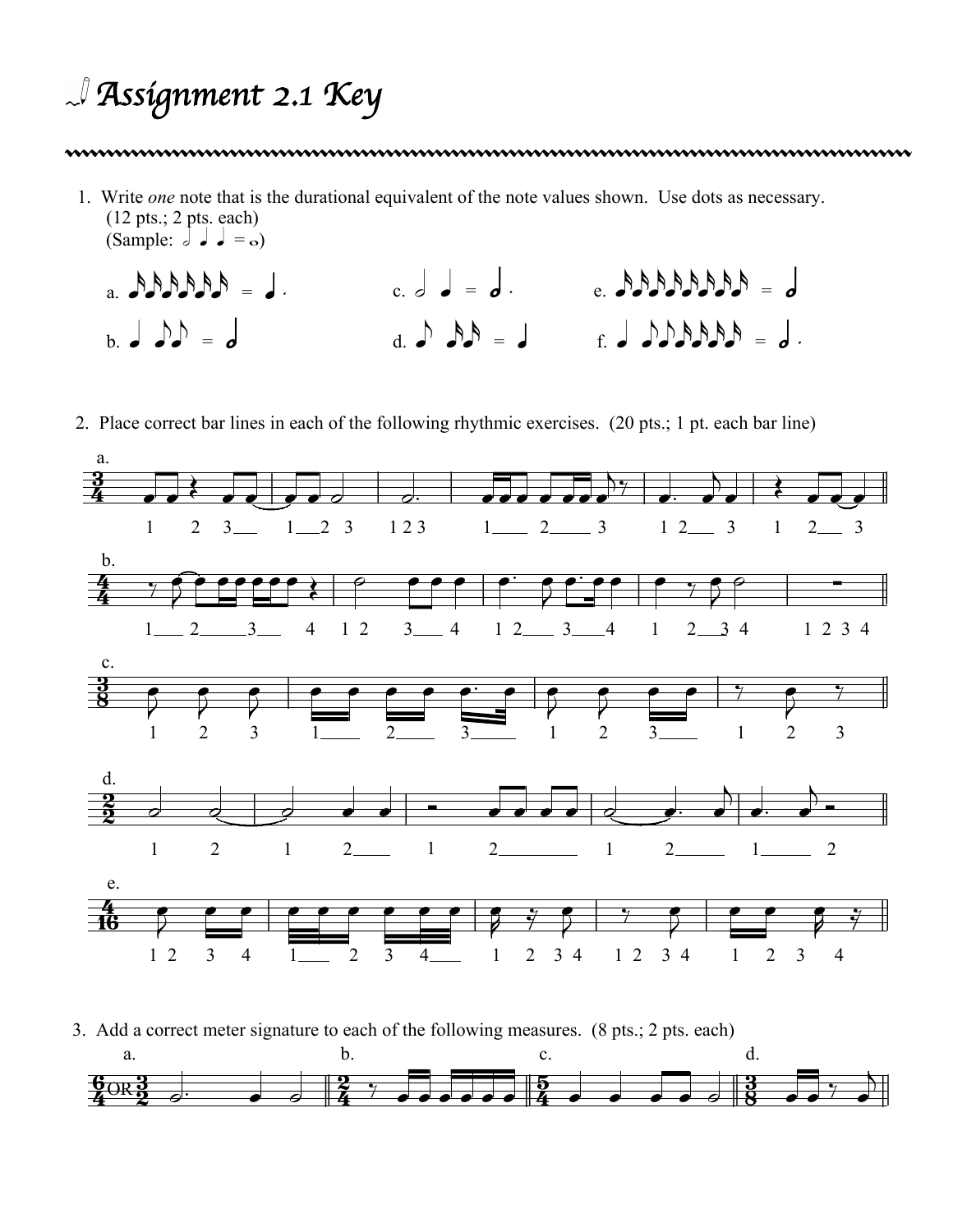## *Introduction to Music Theory/Assignment 2.1 Key*

4. At the asterisk (\*) marked in each measure add one **rest** whose value would complete the measure. (8 pts.)



5. Add stems in the first measure to create half notes. Add stems and beams in measure two to create *pairs* of eighth notes. Add stems and beams in measure three to create one group of sixteenths. Add stems in measure four to create quarter notes. Be sure the stems are going in the correct direction. (10 pts.)



6. For each of the following melodies, give the numbers for the measures in the order in which they should be played. (10 pts.; 5 pts. each melody)